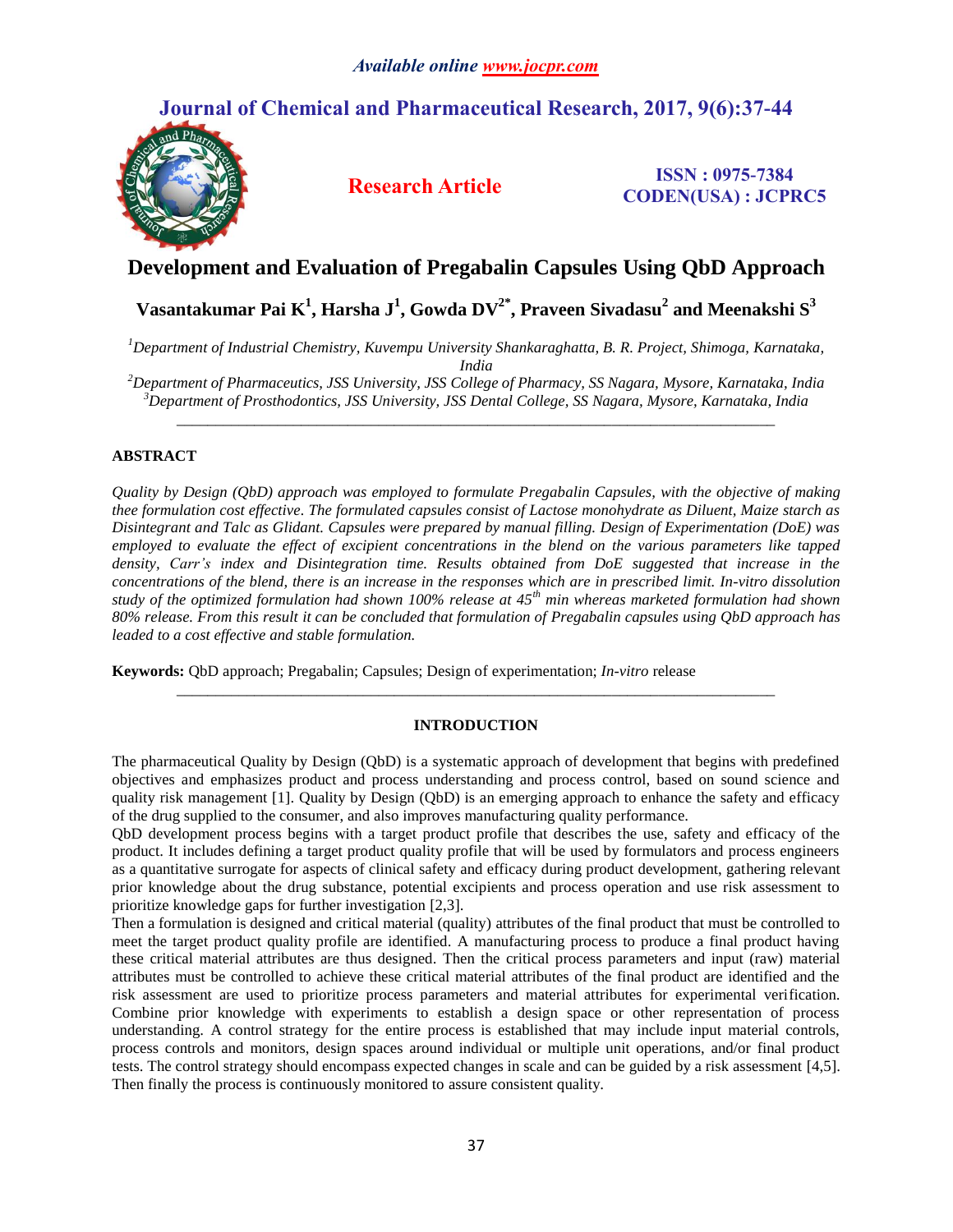The Pregabalin is a highly soluble and bioavailable drug and as per BCS classification this has been categorized as BCS class 1. Its solubility is pH independent and is freely soluble in all pH solutions ranging from pH 1.2 to 6.8. Tmax for Pregabalin is around 1.5-3 hours. It has more than 90% bioavailability and the absorption window is mainly stomach. The absorption is found to be independent of dose. It is primarily excreted in urine. It does not bind directly to GABAa or GABAb receptors but in turn enhances the density of GABA transporter proteins.

Pregabalin is an anticonvulsant and analgesic medication that was recently approved for adjunctive treatment of partial seizures in adults in both the United States and Europe and for the treatment of neuropathic pain from postherpetic neuralgia and diabetic neuropathy. It is both structurally and pharmacologically related to the anticonvulsant and analgesic medication gabapentin [6].

QbD approach will help in developing a robust, reproducible product with a manufacturing friendly process and desirable quality attributes built into it.

## **MATERIALS AND METHODS**

## **Materials**

Pregabalin was obtained from Biocon, Bangalore, India. The other chemicals and excipients used in the study were of analytical grade.

#### **Methods**

#### **Defining the quality target product profile (QTPP) for Pregabalin capsules:**

Following is a prospective summary of the quality characteristics of Pregabalin capsules that are desired to be achieved, taking into account the safety and efficacy of Pregabalin capsules which is shown in Table 1.

|                                                                                                        |                                                                                                   | <b>Desired Characteristics</b>                                                                  | <b>Justification</b>                                                                                                                                   |
|--------------------------------------------------------------------------------------------------------|---------------------------------------------------------------------------------------------------|-------------------------------------------------------------------------------------------------|--------------------------------------------------------------------------------------------------------------------------------------------------------|
|                                                                                                        | Dosage form                                                                                       | Immediate release capsule                                                                       | To be same as the reference listed drug                                                                                                                |
|                                                                                                        | Route of<br>administration                                                                        | Oral                                                                                            | To be same as the reference listed drug                                                                                                                |
|                                                                                                        | Drug substance                                                                                    | Pregabalin                                                                                      | Pregabalin                                                                                                                                             |
| <b>Components</b><br><b>Static Component</b><br><b>Dynamic Component</b><br>Therapeutic moiety release | Dosage form<br>strength                                                                           | Pregabalin Capsules 300,<br>225, 200, 150, 100, 75, 50<br>and $25 \text{ mg}$                   | To be same as the reference listed drug                                                                                                                |
|                                                                                                        |                                                                                                   | For management of<br>neuropathic pain associated<br>with diabetic peripheral<br>neuropathy      | For management of neuropathic pain associated<br>with diabetic peripheral neuropathy                                                                   |
|                                                                                                        | Intended use<br>Dosage design<br>Container<br>closure system<br>Excipients                        | Post herpetic neuralgia,<br>adiunctive                                                          | Post herpetic neuralgia, adjunctive                                                                                                                    |
|                                                                                                        |                                                                                                   | Therapy for adult patients<br>with partial onset seizures                                       | Therapy for adult patients with partial onset<br>seizures                                                                                              |
|                                                                                                        |                                                                                                   | Oral immediate release<br>capsules intended to release<br>the drug substance                    | Oral Immediate release capsules has been<br>designed to be in line with the reference<br>product                                                       |
|                                                                                                        |                                                                                                   | Bottle pack and Blister pack                                                                    | Bottle pack                                                                                                                                            |
|                                                                                                        | Ouality<br>Attributes<br>Pharmacokinetic<br>Profile and<br>Dissolution<br>Organoleptic<br>Scoring | Lactose monohydrate, maize<br>starch and talc.                                                  | Based on the compatibility Studies results,<br>proposed excipients will be selected for the<br>development.                                            |
|                                                                                                        |                                                                                                   | Assay, Content uniformity,<br>Dissolution and Impurity<br>profile                               | Assay, content uniformity, dissolution and<br>impurity profile                                                                                         |
| and attributes affecting the                                                                           |                                                                                                   | Pregabalin is rapidly absorbed<br>with peak plasma<br>concentrations occur within<br>1.5 hours. | Oral bioavailability of Pregabalin is $\geq 90\%$<br>indicating it is highly permeable and it is highly                                                |
| Pharmacokinetic<br>characteristics                                                                     |                                                                                                   | Pregabalin oral<br>Bioavailability is $\geq$ 90% and<br>is independent of dose.                 | Soluble across the pH 1.2 to 7.5. Maximum<br>plasma concentration (Cmax), the area under<br>the curve (AUC) and Tmax ensures rapid onset<br>of action. |
| Patient compliance to the                                                                              |                                                                                                   | Shape, size and colour                                                                          | Shape, size and Colour similar to the reference                                                                                                        |
| product                                                                                                |                                                                                                   | <b>NA</b>                                                                                       | To match the reference listed Drug                                                                                                                     |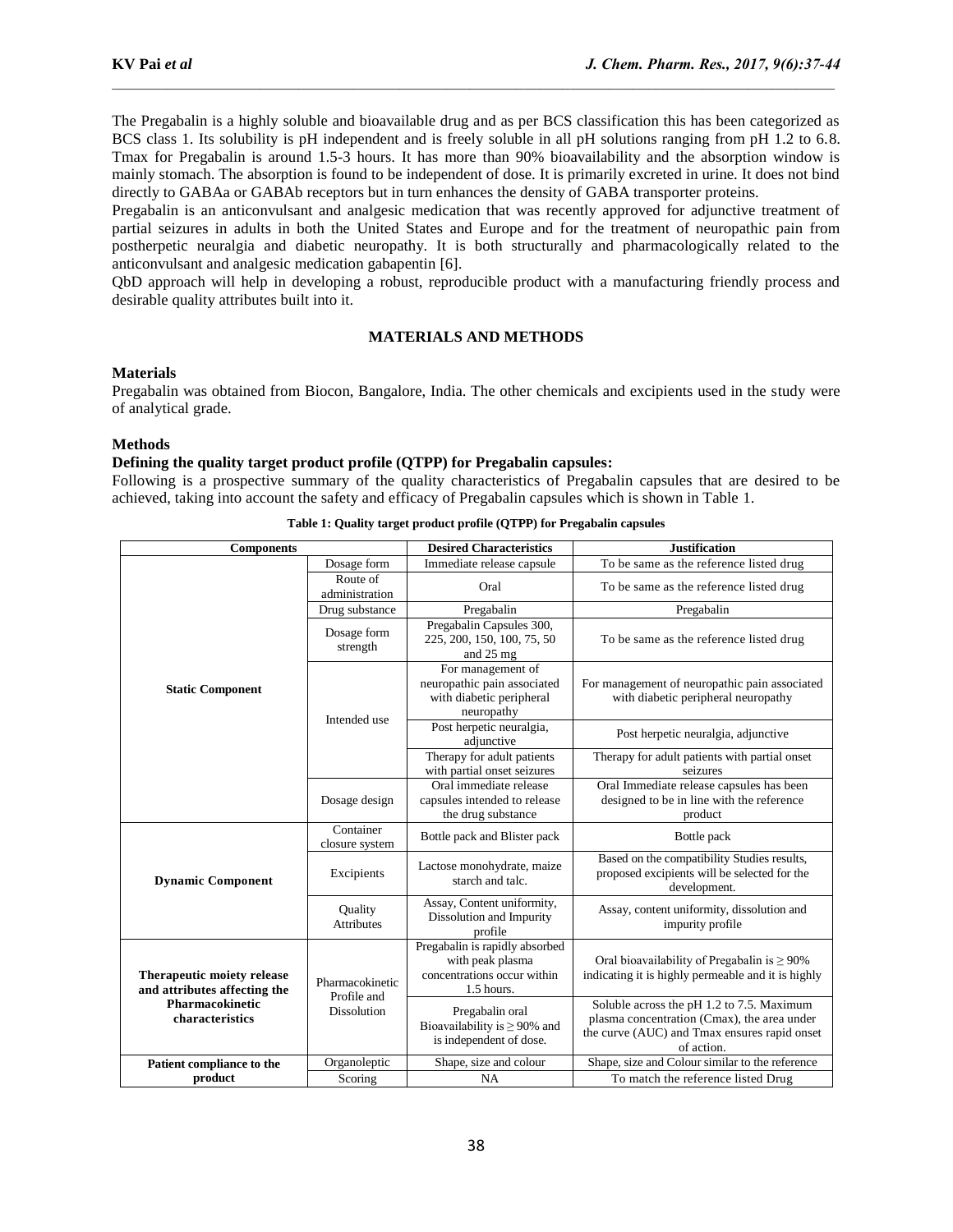## **Identification of Critical Quality Attributes (CQA's) for Pregabalin capsules:**

Based on the above mentioned QTPP the following CQA's were established for the development of Pregabalin Capsules. CQA include the product attributes that have the potential to be altered by changes to process parameters or formulation variables during pharmaceutical development. These are directly related to the safety and efficacy of Pregabalin Capsules which are shown in Table 2.

| <b>Critical Quality Attribute</b> | <b>Range or Value</b>                                                                                                         | <b>Reference / Discussion or development</b><br>activities conducted to achieve the COA |  |  |  |
|-----------------------------------|-------------------------------------------------------------------------------------------------------------------------------|-----------------------------------------------------------------------------------------|--|--|--|
| Assav                             | 90-110%                                                                                                                       | As recommended By USP                                                                   |  |  |  |
| Content uniformity                | L1=15.0 or L2=25.0                                                                                                            | As recommended By USP                                                                   |  |  |  |
| <b>Dissolution</b>                | 5, 10, 15, 20, 30 and 45 Minutes                                                                                              | In-house                                                                                |  |  |  |
| Impurity profile                  | a) PRB II : NMT 0.2%<br>b) PRB III : NMT $0.2\%$<br>c) Unidentified impurity: NMT 0.20% each<br>d) Total Impurities: NMT 1.0% | As per ICH guidelines Impurities in<br>New Drug Products O3BR2                          |  |  |  |

#### **Table 2: Critical Quality Attributes (CQA's) for Pregabalin capsules**

## **Identification of the Critical Material Attributes (CMA) for the drug substance and excipients that have an impact on the CQA of the drug product:**

The critical material attributes of the excipients are discussed below in Table 3. The CMA's of excipient that have an impact on the CQA of the drug product were also summarized below.

| <b>Material Attribute</b>                                                                                 | Reference/Discussion or development activities conducted to confirm the                                                                                |              |         |  |  |  |  |
|-----------------------------------------------------------------------------------------------------------|--------------------------------------------------------------------------------------------------------------------------------------------------------|--------------|---------|--|--|--|--|
|                                                                                                           | Maize starch<br>Lactose monohydrate                                                                                                                    |              |         |  |  |  |  |
| Functional use                                                                                            | Diluent                                                                                                                                                | Disintegrant | Glidant |  |  |  |  |
| <b>Compendial Requirements</b>                                                                            |                                                                                                                                                        | Complies     |         |  |  |  |  |
| Interaction with drug substance                                                                           | Compatibility studies were performed and the above excipients were found to be<br>compatible with drug substance. There was no significant degradation |              |         |  |  |  |  |
| Impact of excipient concentration and characteristics on<br>drug product performance or manufacturability | Impact of the excipient concentration was evaluated by Design of experiments                                                                           |              |         |  |  |  |  |

# **Manufacturing process of Pregabalin capsules:**

Pregabalin capsules were prepared by employing various excipients as shown in the formulation chart i.e. Table 4. Weighed quantity of Pregabalin, Lactose mono and Maize starch were shifted through sieve no.40 and blended for 10 minutes in a blender. After blending the blend was discharged from the blender, again passed through sieve no.40 and blended for 10 minutes. Talc shifted through sieve no.40 along with the other shifted materials and blended for 5 minutes. Encapsulation was done using a MF30 (Manual filling) machine with a target fill weight of 510 mg in size 0 empty capsules.

| Sl.No | <b>Excipent</b>           | Qty mg/capsule |
|-------|---------------------------|----------------|
|       | Pregabalin                | $300*$         |
|       | Lactose monohydrate       | $120*$         |
|       | Maize starch              | 45             |
|       | Talc                      | 45             |
|       | <b>Target Fill weight</b> | 510            |

**Table 4: Composition for an individual capsule**

### **Characterization of blend:**

The obtained blend was evaluated for their characteristics parameters like Bulk density, Tapped density, Carr's index, Hausner's ratio and Angle of repose.

**Bulk density**: Bulk density is determined by pouring the blend into a graduated cylinder via a large funnel and measuring the weight and volume obtained by the blend without tapping and calculated [7].

**Tapped density:** Tapped density is determined by placing a graduated cylinder containing known mass of blends on a mechanical tapped apparatus, which is operated for a fixed number of taps until the powder bed volume has reached a minimum volume. Using the weight of the drug in the cylinder and minimum volume [8].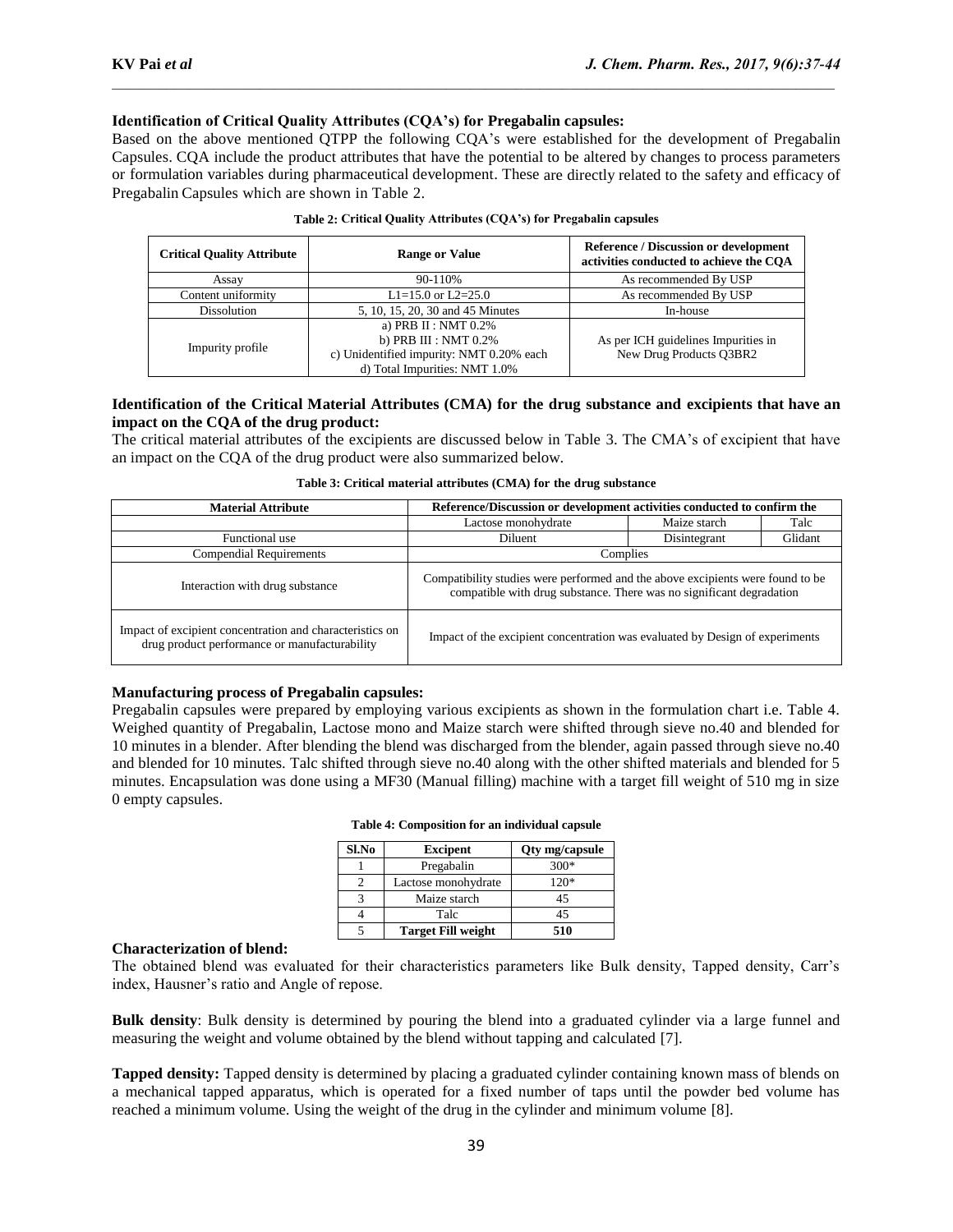**Carr's index:** Carr's index was measured using the values of the bulk density and tapped density [8].

**Angle of repose:** Weighed quantity of granules was passed through a funnel kept at a height of 2 cm from the base. The powder is passed till it forms heap and touches the tip of funnel. The radius was measured and angle of repose was calculated [9].

**Hausner's ratio:** Hausner's ratio was determined by the ratio between the tapped density to that of the bulk density [9].

## **Evaluation of capsules:**

Lock length: Ten individual capsules were taken from formulation trial batch and lock length was measured manually by using vernier callipers and average of ten capsules was noted [10].

**Disintegration time**: The capsules were placed in the basket rack assembly, which is 15 repeatedly immersed 30 times per minute into a thermostatically controlled fluid at 37ºC. To fully satisfy the test, the capsules should disintegrate completely into a soft mass having no palpably firm core without any fragments of the gelatin shell. If one or two capsules fail, the test should be repeated on additional of 12 capsules. Then, not fewer than 16 of the total 18 capsules tested should disintegrate completely [11].

**Dissolution studies:** The release of Pregabalin was determined using a dissolution apparatus of USP Type II (paddle) at 50 rpm. 900 ml of 0.06 N hydrochloric solution acid was used as the dissolution medium and were maintained at the temperature of  $37.5 \pm 0.5^{\circ}$ C. A sinker was used to avoid capsule flotation. The samples were drawn at 5, 10, 15 30 and 45 min and equal amount of fresh medium were replaced to maintain the sink conditions. Samples withdrawn were analyzed to determine the percentage of drug released [12].

## **Optimization of formulation using DoE:**

A Design of Experiment (DoE) with Simplex centroid design having three replicates at the center was used for the optimization study. The effect of formulation variables on response variables was evaluated by one way ANOVA [13].

## **RESULTS AND DISCUSSION**

#### **Characterization of Blend**

From the results obtained it was evident that all the parameters were found to be in acceptable range including the flow which was confirmed by the Hausner ratio which is shown in Table 5.

| Sl. No | <b>Parameter</b>         | <b>Observed Value</b> |
|--------|--------------------------|-----------------------|
|        | Bulk density, gm/cc      | 0.587                 |
|        | Tap density, gm/cc       | 0.786                 |
|        | Compressibility Index, % | 25.31                 |
|        | Hausner ratio            | 1.34                  |
|        | Flow                     | Good                  |

#### **Table 5: Characterization of blend**

#### **Evaluation of Capsules**

From the results obtained it was evident that all the evaluation parameters are in prescribed range and are shown in Table 6.

| Sl. No | <b>Parameter</b>                          | <b>Observed Value</b> |
|--------|-------------------------------------------|-----------------------|
|        | Filled Capsule weight (mg)                | 591-603               |
|        | Fill weight (mg)                          | 492-512               |
| 3      | Disintegration Time (Minutes and Seconds) | $2'$ 02" -2'19"       |
|        | Locking Length (mm)                       | 23.01-22.97           |

**Table 6: Evaluation of Pregabalin capsules**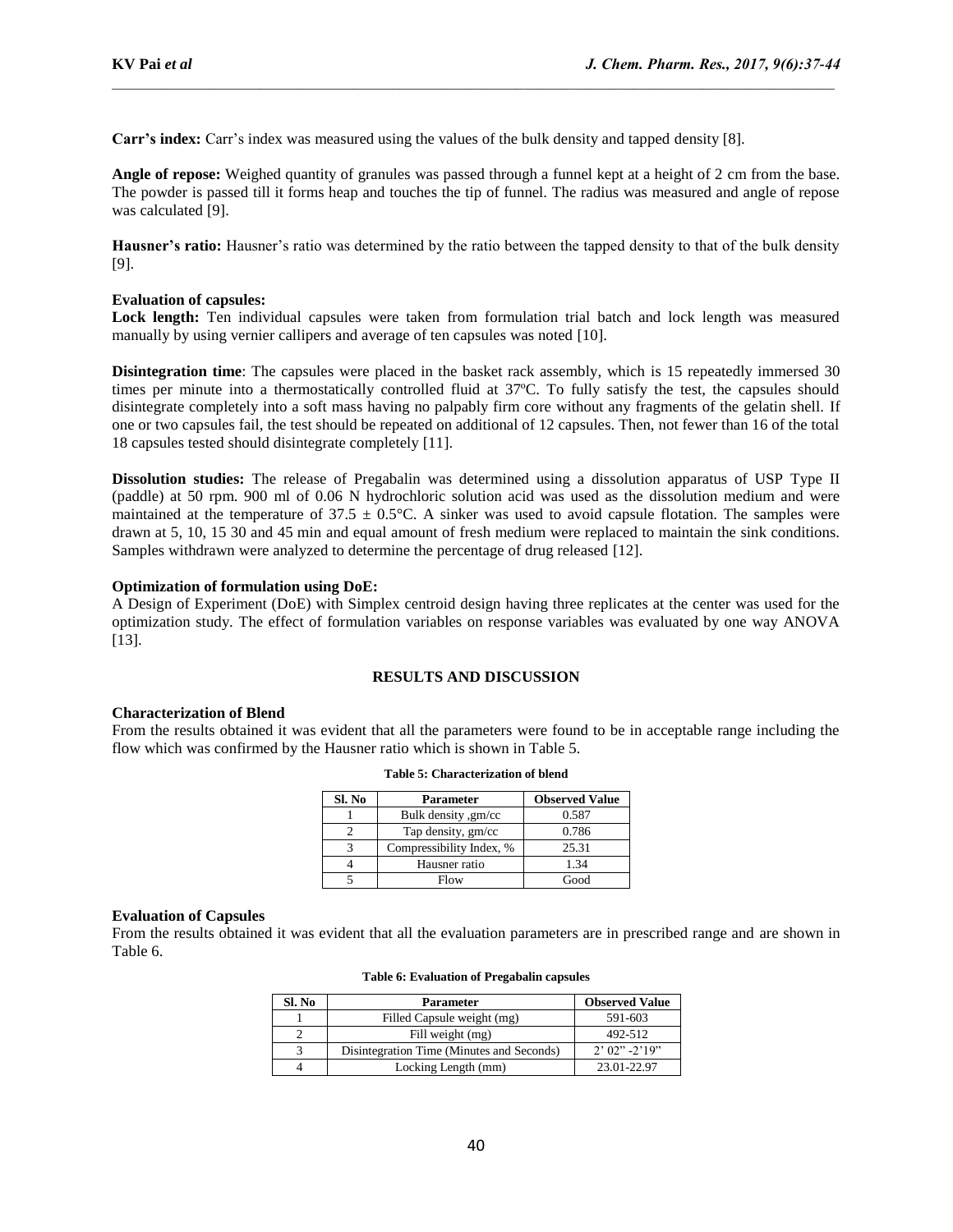#### **Dissolution Studies**

Dissolution studies of the formulated Pregabalin capsules were compared with two market products i.e. Lyrica capsules 300 mg both USA and Canada. From the results obtained it was evident that formulated Pregabalin capsules showed 106% drug release at 45 min, while the marketed capsules had shown a release of 97% at 45 min. These results suggests that formulated Pregabalin capsules had shown better dissolution profile than of the marketed formulations and the results are shown in the form of a graph in Figures 1 and 2.



**Figure 1: Comparison of the dissolution profile with marketed formulations**

#### **Optimization of Formulation using DoE**

In the preliminary trails it was observed that density of the blend has significant influence on the fill weight of capsule and on en-capsulation process. Hence further trials were planned by design of experiments to evaluate the effect of density on the encapsulation process and to determine the fill weight for the each strength. A Design of Experiment (DOE) with Simplex centroid design having three replicates at the center was used for the optimization study. The following ranges around the target formulation were investigated using design of experiments (Tables 7- 11).

| Factor              | <b>Minimum</b>  |               | <b>Maximum</b>    |               |  |  |
|---------------------|-----------------|---------------|-------------------|---------------|--|--|
|                     | mg/Capsule      | $\frac{0}{0}$ | mg/Capsule        | $\frac{0}{0}$ |  |  |
| Lactose Monohydrate | 133.50 mg       | 26.20%        | $210.00$ mg       | 41.20%        |  |  |
| Maize Starch        | 0 <sub>mg</sub> | 0%            | $76.5 \text{ mg}$ | 15%           |  |  |
| Talc                | $0 \text{ mg}$  | 0%            | $76.5 \text{ mg}$ | 15%           |  |  |

**Table 7: Ranges of various excipients**

| Ingredient          | F1    | F2    | F3    | F4    | F5                   | F6  | <b>F7</b>   | F8   | F9    | F10  | F11  | F12   |
|---------------------|-------|-------|-------|-------|----------------------|-----|-------------|------|-------|------|------|-------|
| Pregabalin          | 300   | 300   | 300   | 300   | 300                  | 300 | 300         | 300  | 300   | 300  | 300  | 300   |
| Lactose             | 133.5 | 146.2 | 133.5 | 171.7 | $\overline{ }$<br>71 | 210 | 184.5       | 159  | 133.5 | 159  | 159  | 146.2 |
| Maize starch        | 38.2  | 51    | 76.5  | 38.2  |                      |     | 177<br>14., | 26.5 |       | 25.5 | 25.5 | 12.7  |
| Talc                | 38.2  | 12.7  |       |       | 38.2                 |     | 127<br>14.  | 25.5 | 76.5  | 25.5 | 25.5 | 51    |
| Capsule fill weight | 510   | 510   | 510   | 510   | 510                  | 510 | 510         | 510  | 510   | 510  | 510  | 510   |

**Table 8: Quantitative composition of Pregabalin capsules, 300 mg**

| Ingredient               | F1   | F2             | F3   | F4            | F5   | F6   | F7   | F8   | F9   | F10  | г 11                         | F12  |
|--------------------------|------|----------------|------|---------------|------|------|------|------|------|------|------------------------------|------|
| <b>Bulk Density</b>      | 0.56 | 0.56           | 0.56 | 0.55          | 0.53 | 0.5  | 0.52 | 0.56 | 0.55 | 0.56 | 0.55                         | 0.55 |
| <b>Tapped Density</b>    | 0.78 | 0.78           | 0.8  | 0.74          | 0.74 | 0.71 | 0.73 | 0.76 | 0.78 | 0.78 | 0.76                         | 0.77 |
| Compressibility Index. % | 28.5 | 28.4           | 30.1 | 26.2          | 28.3 | 29.9 | 28.3 | 26.9 | 30.2 | 27.8 | $\sim$<br>$^{\circ}$<br>21.8 | 28.8 |
| <b>Hausner</b> ratio     | 4.4  | $\sim$<br>ر. . | 1.4  | $\sim$<br>ن د | 1.4  | 4.4  | 1.4  | ر. د | 1.4  | 1.4  | 4.4                          | 1.4  |

**Table 9: Lubricated blend characterization**

| <b>Ingredient</b>                           | 171            | F2                                                                                                  | F3             | F4             | F5             | F6            | 正ワ            | F8             | F9             | F10        | <b>F11</b> | <b>F12</b>   |
|---------------------------------------------|----------------|-----------------------------------------------------------------------------------------------------|----------------|----------------|----------------|---------------|---------------|----------------|----------------|------------|------------|--------------|
| Description                                 |                | Hard gelatin capsules size 0 with opaque white cap and Opaque white body. Filled with white powder. |                |                |                |               |               |                |                |            |            |              |
| <b>Individual</b><br>Capsule Weight<br>(mg) | $603 -$<br>611 | $596 -$<br>623                                                                                      | $600 -$<br>621 | $590 -$<br>624 | $583 -$<br>621 | $551-$<br>576 | $562-$<br>584 | $584 -$<br>621 | $608 -$<br>620 | 595<br>618 | 598<br>622 | 598 -<br>619 |
| Fill weight (mg)                            | 508            | 516                                                                                                 | 511            | 507            | 507.7          | 472.5         | 479.1         | 510            | 512            | 509        | 508        | 512.3        |

**Table 10: Capsule physical parameters**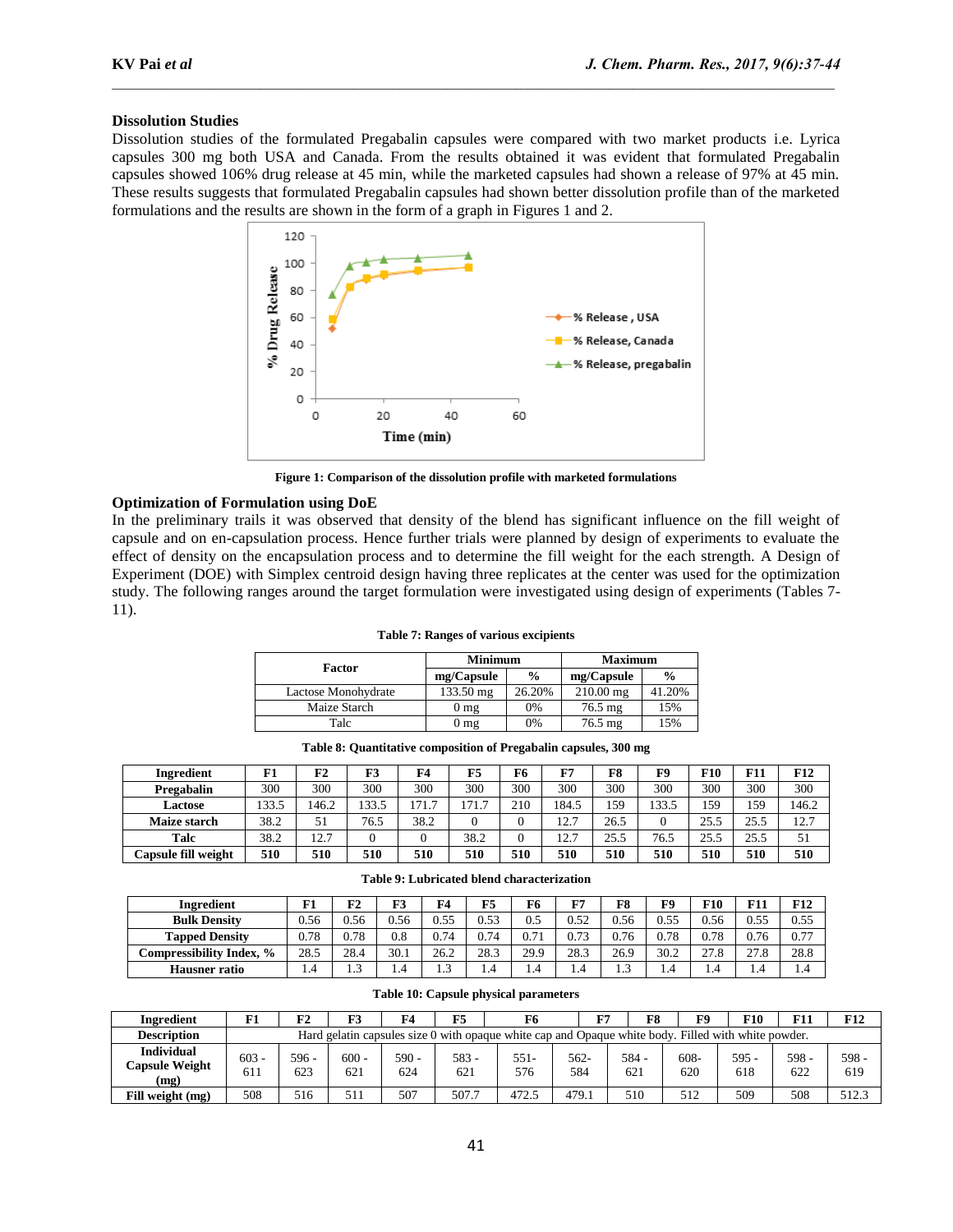| Locking Length                         | $21.09 -$  | 21.20    | $21.12 -$ | $21.40 -$ | $21.30 -$ | $21.49 -$ | $21.30 -$ | $21.29 -$ | $21.40 -$ | $21.39 -$ | 21.41     | 21.31  |
|----------------------------------------|------------|----------|-----------|-----------|-----------|-----------|-----------|-----------|-----------|-----------|-----------|--------|
| (mm)                                   | 21.68      | $-21.30$ | 21.42     | 21.6      | 21.45     | 21.62     | 21.51     | 21.46     | 21.61     | 21.65     | 21.7      | 21.51  |
| <b>Disintegration</b><br>Time (min and | $01'50"$ - | 01'50"   | 01'52"    | 01'41"    | 02'15"    | 01'48"    | 01'56"    | 02'06"    | 02'02"    | 01'50"    | 02'04"    | 02'05" |
| sec)                                   | 02'25"     | $-01'5"$ | 02'05"    | 02'03"    | 02'30"    | $-02'03"$ | -02'09"   | $-02'42"$ | $-02'30"$ | -02'30"   | $-02'31"$ | 02'30" |

| Time (min) | 5  | 10  | 15  | 20  | 30  | 45  |
|------------|----|-----|-----|-----|-----|-----|
| F1         | 85 | 99  | 99  | 99  | 100 | 100 |
| F2         | 91 | 100 | 101 | 102 | 102 | 103 |
| F3         | 85 | 92  | 95  | 96  | 98  | 99  |
| F4         | 91 | 98  | 100 | 101 | 101 | 102 |
| F5         | 95 | 100 | 100 | 100 | 100 | 101 |
| F6         | 85 | 90  | 92  | 93  | 92  | 93  |
| F7         | 86 | 93  | 95  | 96  | 96  | 96  |
| F8         | 90 | 96  | 97  | 99  | 100 | 100 |
| F9         | 54 | 81  | 92  | 97  | 101 | 102 |
| <b>F10</b> | 98 | 103 | 103 | 103 | 103 | 103 |
| <b>F11</b> | 98 | 103 | 104 | 105 | 105 | 105 |
| F12        | 62 | 90  | 98  | 102 | 103 | 103 |

**Table 11: Dissolution profile**



**Figure 2: Comparison of dissolution profile of Pregabalin capsules with marketed formulations**

The data was analysed and the relationship between the formulation factors and the resultant responses were constructed.

#### **Effect of formulation variables on responses:**

**Tapped density:** Change in the concentration of Lactose monohydrate, Maize starch and talc has a significant influence on the Tapped density of the Blend. Increase in the Lactose monohydrate concentration is decreasing the Tapped density of the blend. Increase in the Maize starch concentration is increasing the Tapped density of the Blend. Increase in the Talc concentration doesn't increase the Tapped density of the Blend significantly (Figure 3). The relationship between the factors and the Tapped density is as follows:

#### **Tapped density = +9.24401E-003 \* Lactose-+0.010407 \* Maize Starch-+0.010237 \*Talc**

**\**

**Carr's index:** Change in the concentration of Lactose monohydrate, Maize starch and Talc has no significant influence on the Carr's index of the Blend. Whereas the Lactose monohydrate and Maize starch mixture (AB) has a significant influence on the Carr's index of the Blend. Increase in the Lactose monohydrate and Maize starch mixture (AB) concentration is increasing the Carr's index of the Blend. The effect is not significant in the case of Lactose monohydrate and Talc mixture (AC) and Maize starch and talc mixture (BC) (Figure 4). The relationship between the factors and the Carr's index is as follows: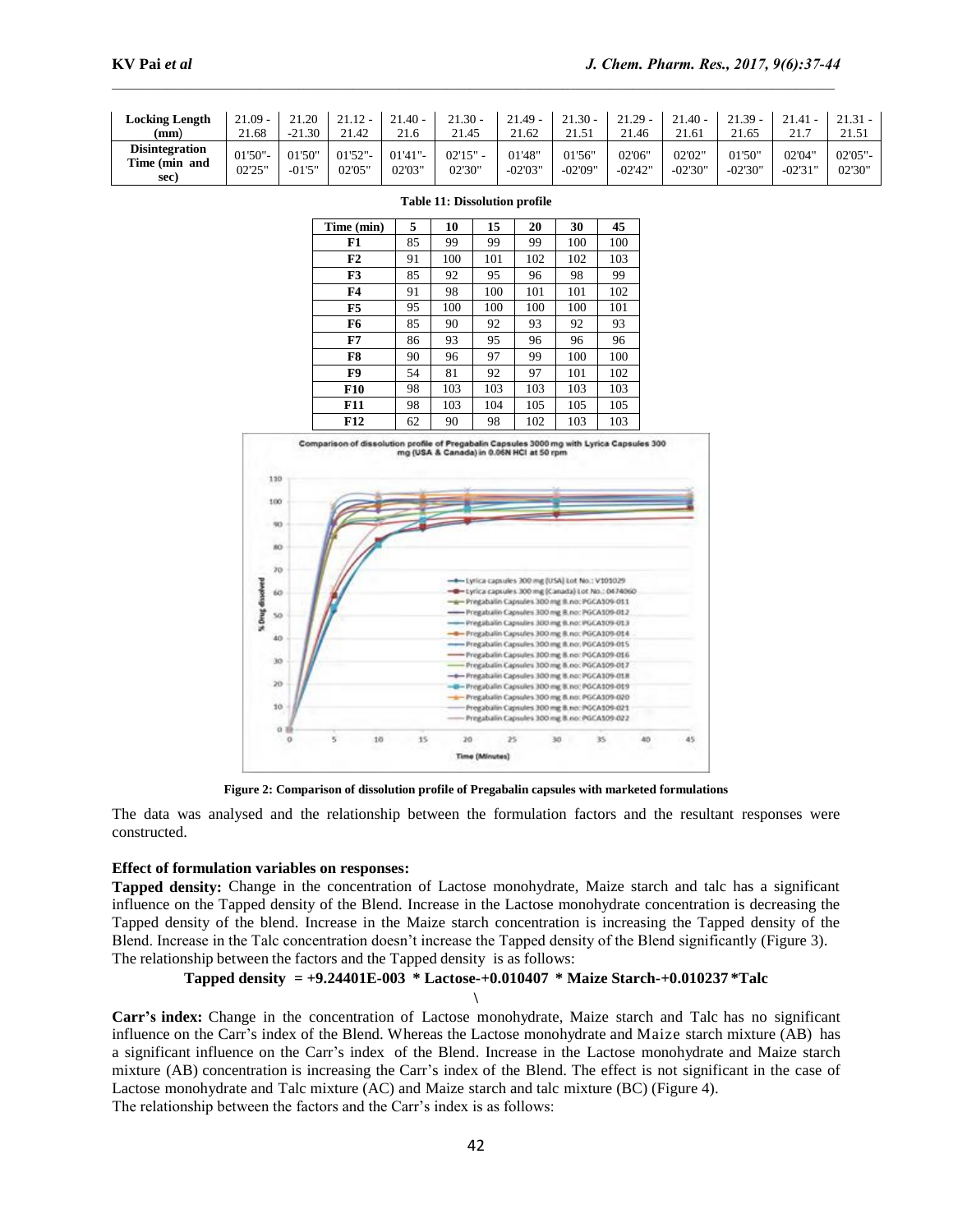# **Carr's index = +0.39134 \* Lactose+0.39360 \* Maize Starch+0.39425 \* Talc-2.26838E-003 \* Lactose \* Maize Starch (AB)-8.84301E-004 \* Lactose \* Talc (AC)-8.11602E-004 \* Maize Starch \* Talc (BC)**



**Figure 3: Response graph for tapped density**



**Figure 4: Response graph for Carr's index**

**Disintegration time:** Change in the concentration of talc has a significant influence on the Disintegration time of the capsules. Increase in Talc concentration is increasing the Disintegration time of the capsules. Lactose monohydrate and Maize starch has no significant effect on the disintegration time of the capsules (Figure 5). The relationship between the factors and the disintegration time is as follows:

**Disintegration time =+1.70225 \* Lactose+1.64996 \* Maize Starch+2.12491 \*Talc**